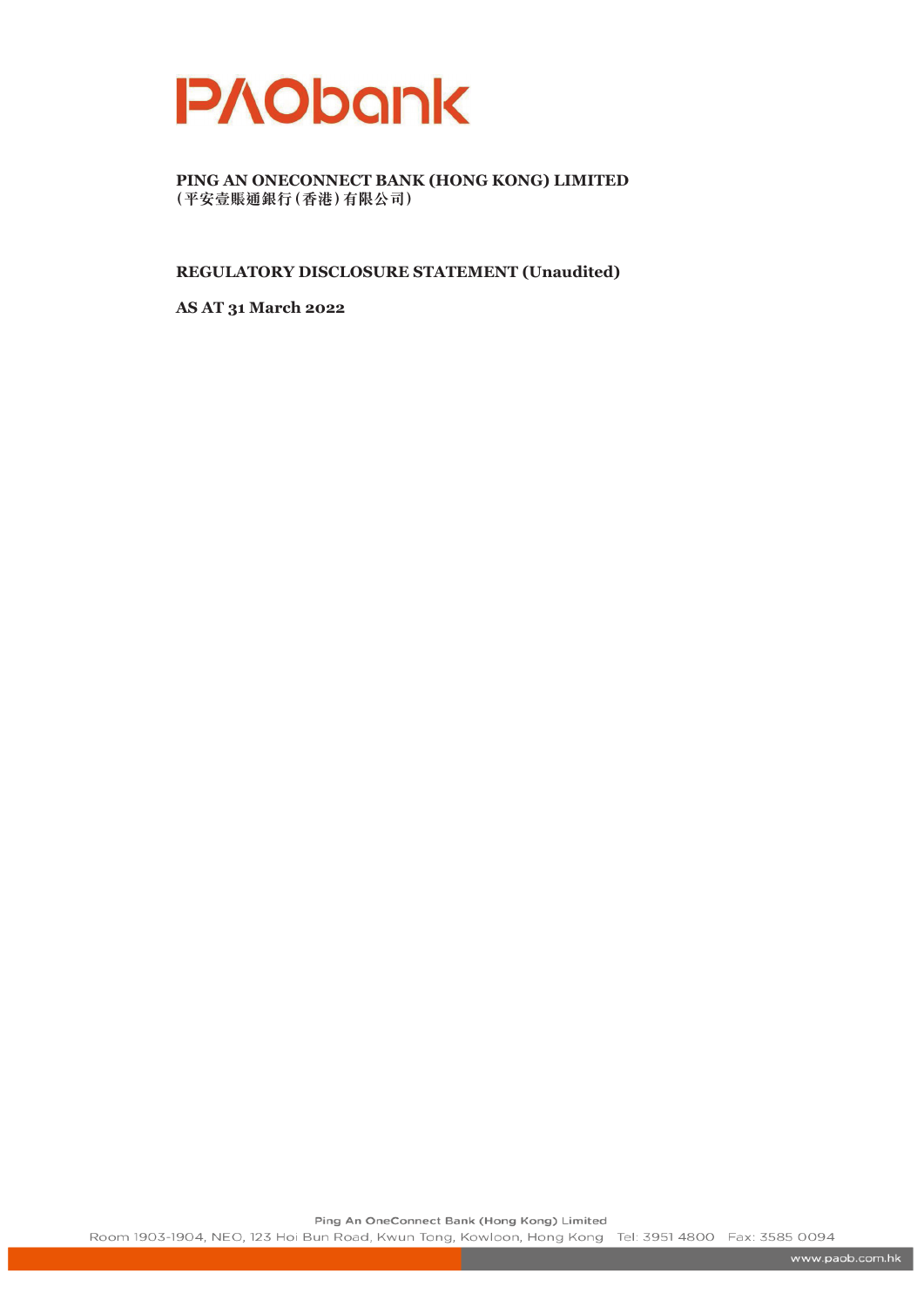## **Contents**

| 2. |  |
|----|--|
|    |  |
| 3. |  |
|    |  |
| 4. |  |
|    |  |
|    |  |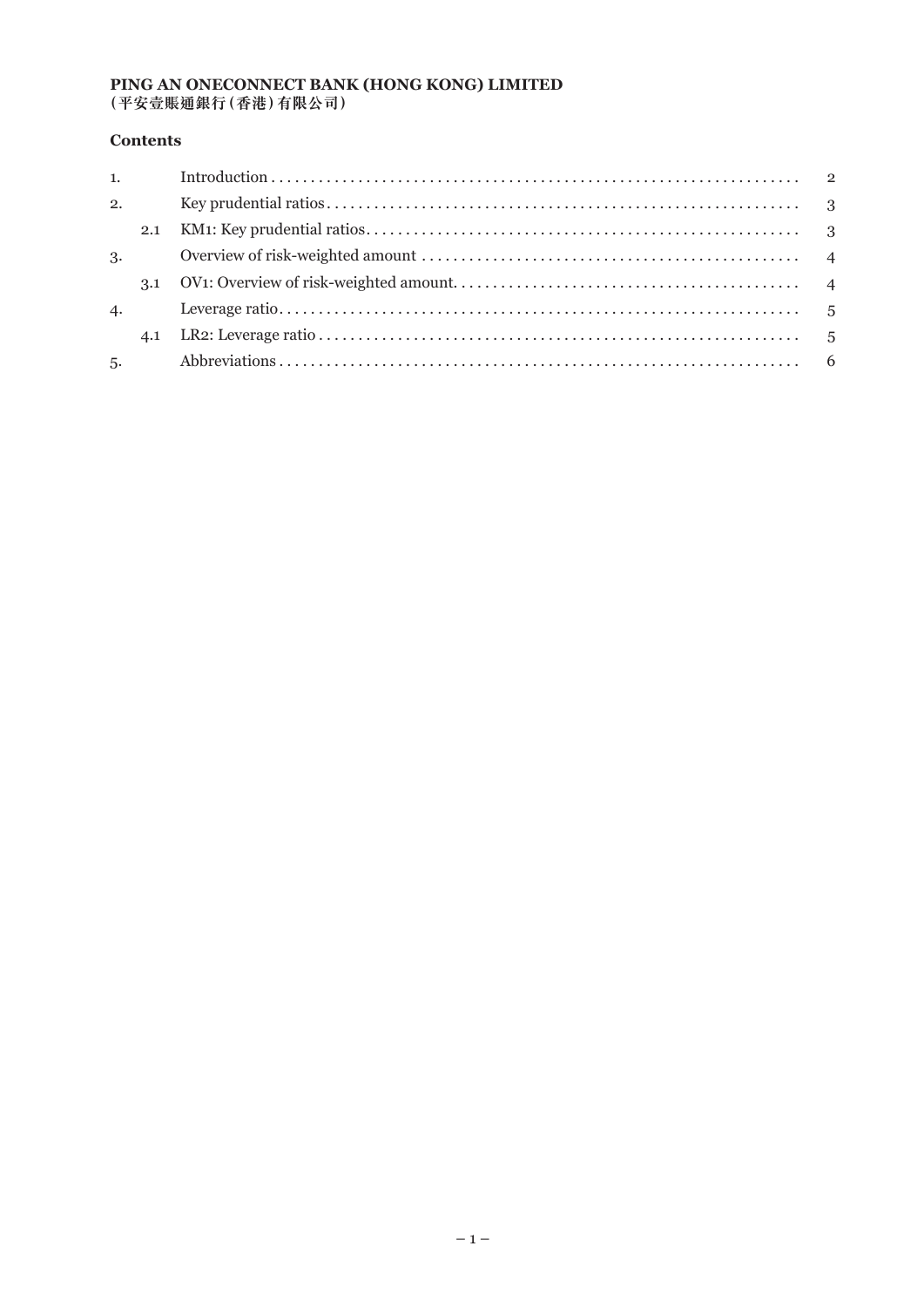## **1. Introduction**

## **General information**

The information contained in this document is for Ping An OneConnect Bank (Hong Kong) Limited ("the Bank"), and prepared in accordance with the Banking (Disclosure) Rules ("BDR") and disclosure templates issued by the Hong Kong Monetary Authority ("HKMA").

### **Basis of preparation**

The capital adequacy ratios of the Bank were calculated in accordance with Banking ( Capital) Rules ("BCR") of the Banking Ordinance. The Bank adopted the following approach to calculate its capital charge for:

Credit risk: Standardised (Credit Risk) Approach; Market risk: Standardised (Market Risk) Approach; Operational Risk: Alternative approach communicated to HKMA pursuant to section 340 of the BCR.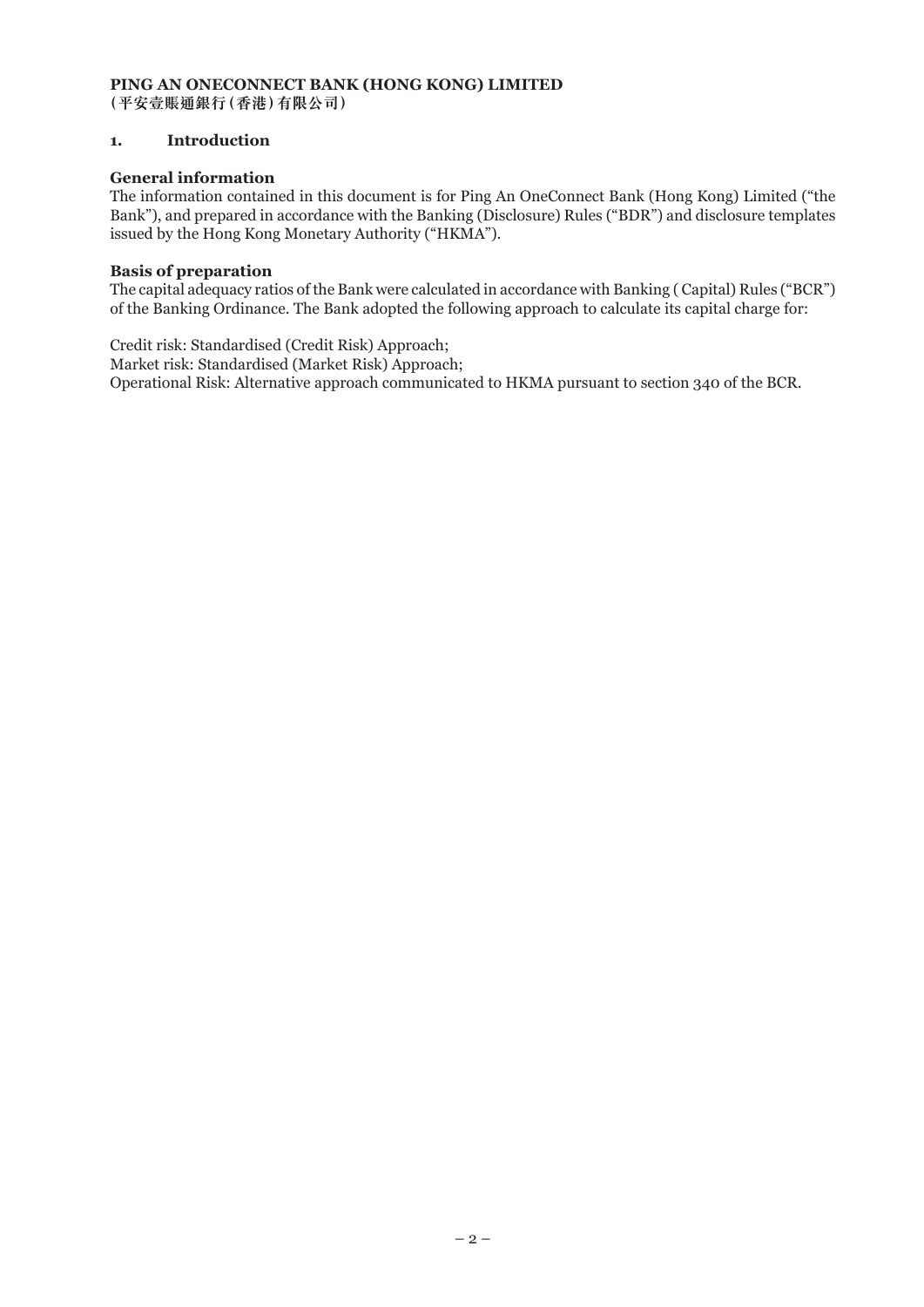## **2. Key prudential ratios**

## **2.1 KM1: Key prudential ratios**

The table below provides an overview of the Bank's key prudential ratios.

|                |                                                                                     | (a)       | (b)       | (c)       | (d)       | (e)       |
|----------------|-------------------------------------------------------------------------------------|-----------|-----------|-----------|-----------|-----------|
|                |                                                                                     | At 31 Mar | At 31 Dec | At 30 Sep | At 30 Jun | At 31 Mar |
| HK\$'000       |                                                                                     | 2022      | 2021      | 2021      | 2021      | 2021      |
|                | <b>Regulatory capital (amount)</b>                                                  |           |           |           |           |           |
| $\mathbf{1}$   | Common Equity Tier 1 (CET1)                                                         | 508,161   | 555,904   | 603,562   | 660,843   | 431,196   |
| $\overline{2}$ | Tier <sub>1</sub>                                                                   | 508,161   | 555,904   | 603,562   | 660,843   | 431,196   |
| 3              | Total capital                                                                       | 514,197   | 559,002   | 605,104   | 663,203   | 432,580   |
|                | <b>RWA</b> (amount)                                                                 |           |           |           |           |           |
| 4              | <b>Total RWA</b>                                                                    | 552,938   | 307,467   | 593,351   | 581,321   | 595,577   |
|                | Risk-based regulatory capital ratios (as a<br>percentage of RWA)                    |           |           |           |           |           |
| 5              | CET1 ratio (%)                                                                      | 91.9%     | 180.8%    | 101.7%    | 113.7%    | 72.4%     |
| 6              | Tier 1 ratio (%)                                                                    | 91.9%     | 180.8%    | 101.7%    | 113.7%    | 72.4%     |
| 7              | Total capital ratio (%)                                                             | 93.0%     | 181.8%    | 102.0%    | 114.1%    | 72.6%     |
|                | <b>Additional CET1 buffer requirements</b><br>(as a percentage of RWA)              |           |           |           |           |           |
| 8              | Capital conservation buffer requirement (%)                                         | 2.500%    | 2.500%    | 2.500%    | 2.500%    | 2.500%    |
| $\mathbf{Q}$   | Countercyclical capital buffer requirement (%)                                      | 1.000%    | 1.000%    | 0.976%    | 0.971%    | 0.913%    |
| 10             | Higher loss absorbency requirements (%)<br>(applicable only to G-SIBs or D-SIBs)    | NA        | NA        | <b>NA</b> | NA        | NA        |
| 11             | Total AI-specific CET1 buffer requirements (%)                                      | 3.500%    | 3.500%    | 3.476%    | 3.471%    | 3.413%    |
| 12             | CET1 available after meeting the AI's minimum<br>capital requirements (%)           | 85.0%     | 173.8%    | 94.0%     | 106.1%    | 64.4%     |
|                | <b>Basel III leverage ratio</b>                                                     |           |           |           |           |           |
| 13             | Total leverage ratio (LR) exposure measure                                          | 2,395,557 | 2,342,434 | 2,454,664 | 1,302,133 | 1,062,386 |
| 14             | $LR$ $(\%)$                                                                         | 21.2%     | 23.7%     | 24.6%     | 50.8%     | 40.6%     |
|                | <b>Liquidity Coverage Ratio (LCR) / Liquidity</b><br><b>Maintenance Ratio (LMR)</b> |           |           |           |           |           |
|                | Applicable to category 1 institution only:                                          |           |           |           |           |           |
| 15             | Total high quality liquid assets (HQLA)                                             | <b>NA</b> | <b>NA</b> | <b>NA</b> | NA        | <b>NA</b> |
| 16             | Total net cash outflows                                                             | <b>NA</b> | <b>NA</b> | <b>NA</b> | <b>NA</b> | NA        |
| 17             | $LCR(\%)$                                                                           | NA        | NA        | NA        | NA        | NA        |
|                | Applicable to category 2 institution only:                                          |           |           |           |           |           |
| 17a            | LMR $(\%)^1$                                                                        | 75.0%     | 66.0%     | 103.3%    | 150.9%    | 142.9%    |
|                | <b>Net Stable Funding Ratio (NSFR) / Core</b><br><b>Funding Ratio (CFR)</b>         |           |           |           |           |           |
|                | Applicable to category 1 institution only:                                          |           |           |           |           |           |
| 18             | Total available stable funding                                                      | $\rm NA$  | $\rm NA$  | NA        | $\rm NA$  | NA        |
| 19             | Total required stable funding                                                       | $\rm NA$  | $\rm NA$  | $\rm NA$  | $\rm NA$  | NA        |
| 20             | NSFR(%)                                                                             | NA        | $\rm NA$  | $\rm NA$  | NA        | $\rm NA$  |
|                | Applicable to category 2A institution only:                                         |           |           |           |           |           |
| 20a            | CFR <sub>(%)</sub>                                                                  | $\rm NA$  | $\rm NA$  | $\rm NA$  | $\rm NA$  | NA        |

The capital ratio and LMR remained well above the minimum regulatory requirements. Decrease in capital ratios was driven by an increase in credit risk RWA due to increased placements with banks resulting in higher bank exposures and a decrease in CET1 regulatory capital in Q1 2022.

<sup>&</sup>lt;sup>1</sup> The LMR disclosed above represent the arithmetic mean of the average value of its LMR for each calendar month within the quarter.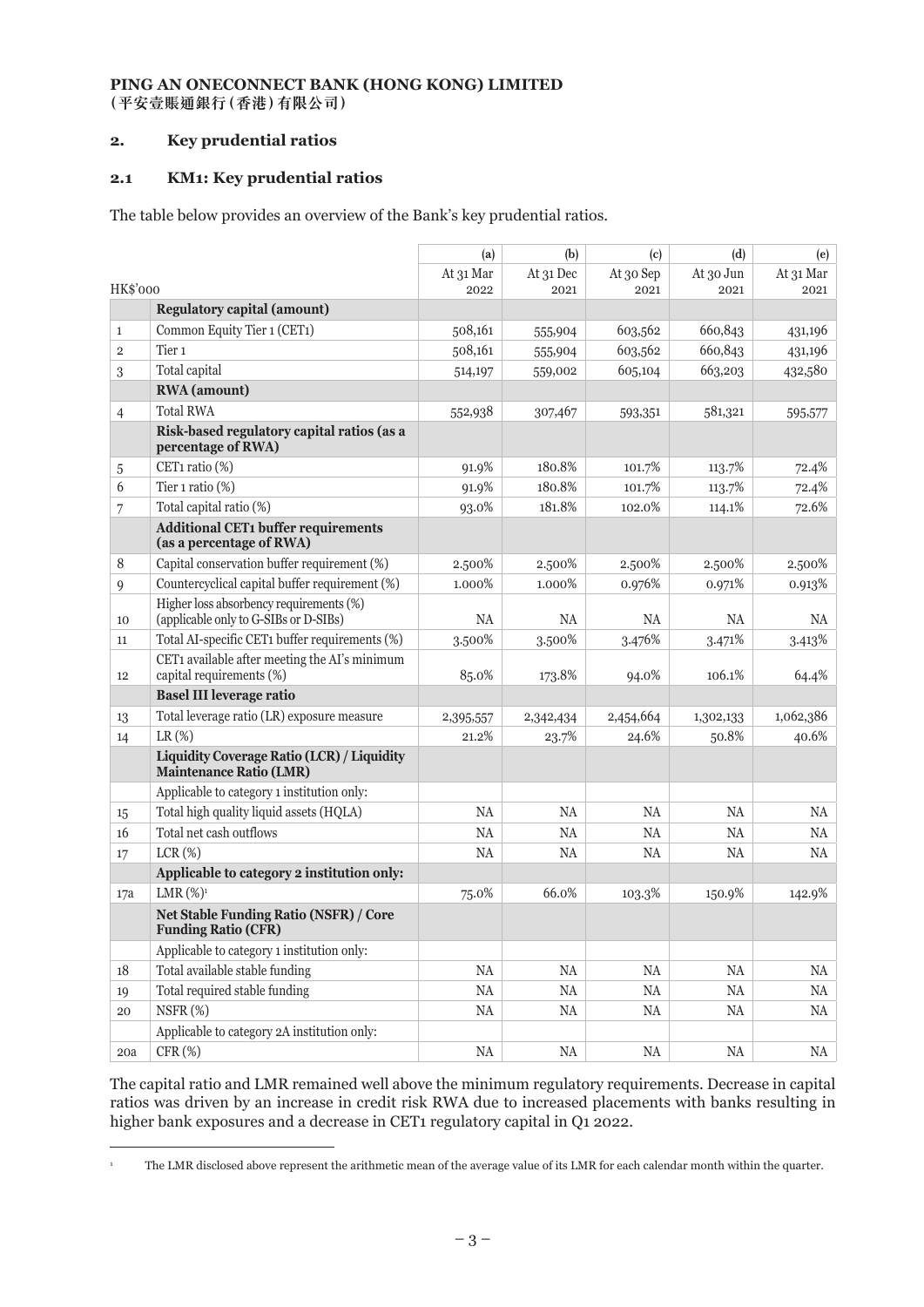## **3. Overview of risk-weighted amount**

## **3.1 OV1: Overview of risk-weighted amount**

The following table provides an overview of capital requirements in terms of a detailed breakdowns of RWAs for various risks.

|                 |                                                                                                                                                            | (a)         | (b)                      | (c)                             |
|-----------------|------------------------------------------------------------------------------------------------------------------------------------------------------------|-------------|--------------------------|---------------------------------|
|                 |                                                                                                                                                            | <b>RWA</b>  |                          | Minimum capital<br>requirements |
| <b>HK\$'000</b> |                                                                                                                                                            | 31 Mar 2022 | 31 Dec 2021              | 31 Mar 2022                     |
| 1               | Credit risk for non-securitization exposures                                                                                                               | 482,916     | 247,872                  | 38,633                          |
| $\overline{2}$  | Of which STC approach                                                                                                                                      | 482,916     | 247,872                  | 38,633                          |
| 2a              | Of which BSC approach                                                                                                                                      |             |                          |                                 |
| 3               | Of which foundation IRB approach                                                                                                                           |             |                          |                                 |
| 4               | Of which supervisory slotting criteria approach                                                                                                            |             |                          |                                 |
| 5               | Of which advanced IRB approach                                                                                                                             |             |                          |                                 |
| 6               | Counterparty default risk and default fund contributions                                                                                                   |             |                          |                                 |
| 7               | Of which SA-CCR approach                                                                                                                                   |             |                          |                                 |
| 7a              | Of which CEM                                                                                                                                               |             |                          |                                 |
| 8               | Of which IMM(CCR) approach                                                                                                                                 |             | $\overline{\phantom{0}}$ |                                 |
| 9               | Of which others                                                                                                                                            |             |                          |                                 |
| 10              | CVA risk                                                                                                                                                   |             |                          |                                 |
| 11              | Equity positions in banking book under the simple risk-weight method<br>and internal models method                                                         |             |                          |                                 |
| 12              | Collective investment scheme ("CIS") exposures - LTA*                                                                                                      | <b>NA</b>   | <b>NA</b>                | NA                              |
| 13              | CIS exposures - MBA*                                                                                                                                       | <b>NA</b>   | NA                       | NA                              |
| 14              | CIS exposures - FBA*                                                                                                                                       | <b>NA</b>   | NA                       | NA                              |
| 14a             | $CIS$ exposures – combination of approaches*                                                                                                               | NA          | NA                       | NA                              |
| 15              | Settlement risk                                                                                                                                            |             |                          |                                 |
| 16              | Securitization exposures in banking book                                                                                                                   |             |                          |                                 |
| 17              | Of which SEC-IRBA                                                                                                                                          |             |                          |                                 |
| 18              | Of which SEC-ERBA (including IAA)                                                                                                                          |             |                          |                                 |
| 19              | Of which SEC-SA                                                                                                                                            |             |                          |                                 |
| 19a             | Of which SEC-FBA                                                                                                                                           |             |                          |                                 |
| 20              | <b>Market risk</b>                                                                                                                                         | 12,963      | 22,038                   | 1,037                           |
| 21              | Of which STM approach                                                                                                                                      | 12,963      | 22,038                   | 1,037                           |
| 22              | Of which IMM approach                                                                                                                                      |             |                          |                                 |
| 23              | Capital charge for switch between exposures in trading book and banking<br>book (not applicable before the revised market risk framework takes<br>effect)* | <b>NA</b>   | <b>NA</b>                | NA                              |
| 24              | Operational risk                                                                                                                                           | 57,838      | 38,363                   | 4,627                           |
| 24a             | Sovereign concentration risk                                                                                                                               | NA          | NA                       | NA                              |
| 25              | Amounts below the thresholds for deduction (subject to 250% RW)                                                                                            |             |                          |                                 |
| 26              | Capital floor adjustment                                                                                                                                   |             |                          |                                 |
| 26a             | Deduction to RWA                                                                                                                                           | 779         | 806                      | 62                              |
| 26 <sub>b</sub> | Of which portion of regulatory reserve for general banking risks and<br>collective provisions which is not included in Tier 2 Capital                      | 779         | 806                      | 62                              |
| 26c             | Of which portion of cumulative fair value gains arising from the revaluation<br>of land and buildings which is not included in Tier 2 Capital              |             |                          |                                 |
| 27              | <b>Total</b>                                                                                                                                               | 552,938     | 307,467                  | 44,235                          |

(i) Items marked with an asterisk (\*) will be applicable only after their respective policy framework take effect. Until then, "Not applicable" should be reported in the rows.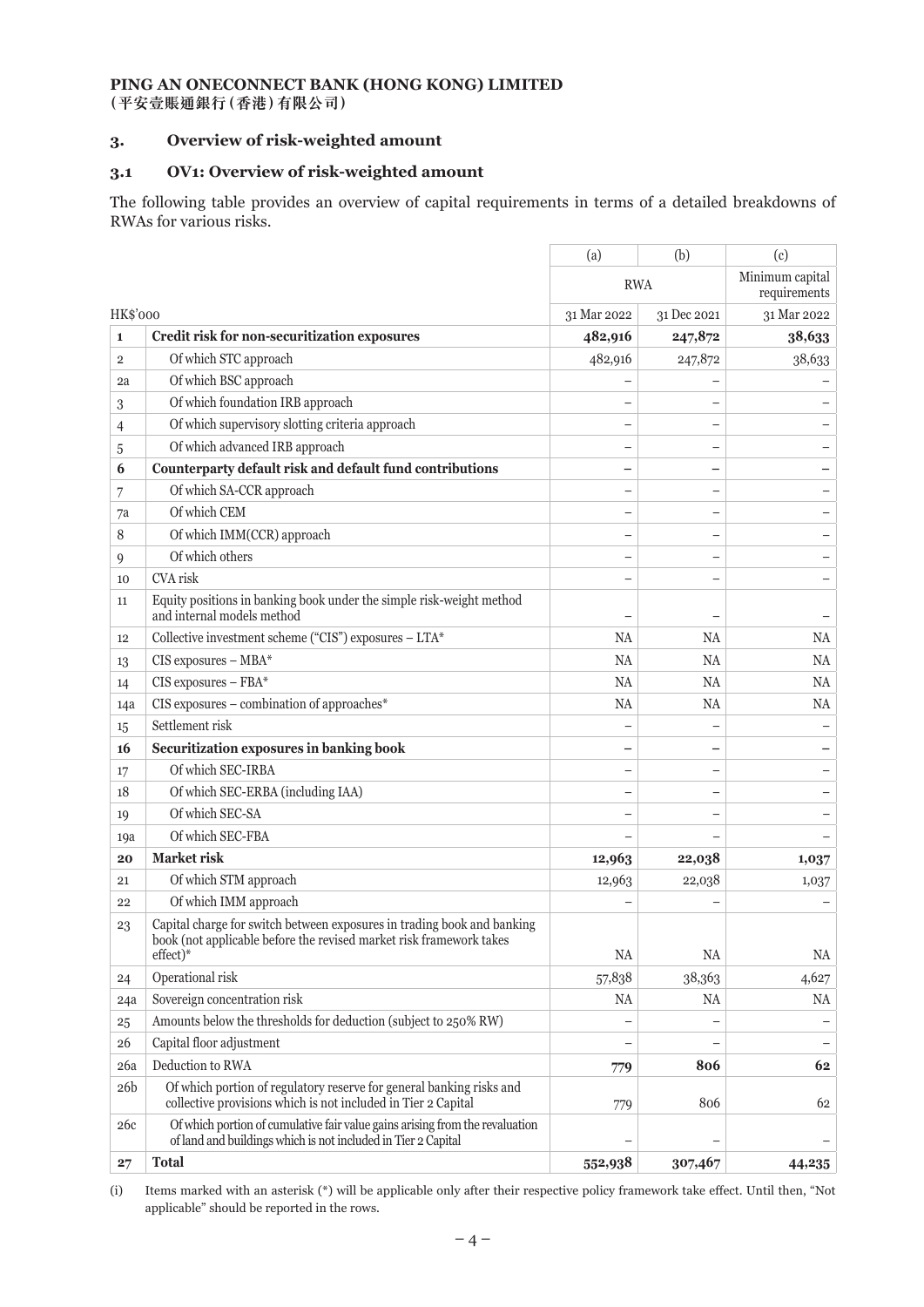## **4. Leverage ratio**

## **4.1 LR2: Leverage ratio**

The table below provides a detailed breakdown of the components of the LR denominator.

|                  |                                                                                                                                                     | (a)                  | (b)                  |
|------------------|-----------------------------------------------------------------------------------------------------------------------------------------------------|----------------------|----------------------|
| HK\$'000         |                                                                                                                                                     | As at<br>31 Mar 2022 | As at<br>31 Dec 2021 |
|                  | <b>On-balance sheet exposures</b>                                                                                                                   |                      |                      |
| $\mathbf{1}$     | On-balance sheet exposures (excluding those arising from derivative contracts<br>and SFTs, but including collateral)                                | 2,546,949            | 2,488,046            |
| $\overline{2}$   | Less: Asset amounts deducted in determining Tier 1 capital                                                                                          | (144, 488)           | (141,744)            |
| $\boldsymbol{3}$ | Total on-balance sheet exposures (excluding derivative contracts and<br>SFT <sub>s</sub> )                                                          | 2,402,461            | 2,346,302            |
|                  | <b>Exposures arising from derivative contracts</b>                                                                                                  |                      |                      |
| $\overline{4}$   | Replacement cost associated with all derivative contracts (where applicable net of<br>eligible cash variation margin and/or with bilateral netting) |                      |                      |
| 5                | Add-on amounts for PFE associated with all derivative contracts                                                                                     |                      |                      |
| 6                | Gross-up for derivatives collateral provided where deducted from the balance<br>sheet assets pursuant to the applicable accounting framework        |                      |                      |
| 7                | Less: Deductions of receivables assets for cash variation margin provided under<br>derivative contracts                                             |                      |                      |
| 8                | Less: Exempted CCP leg of client-cleared trade exposures                                                                                            |                      |                      |
| 9                | Adjusted effective notional amount of written credit derivative contracts                                                                           |                      |                      |
| 10               | Less: Adjusted effective notional offsets and add-on deductions for written credit<br>derivative contracts                                          |                      |                      |
| 11               | Total exposures arising from derivative contracts                                                                                                   |                      |                      |
|                  | <b>Exposures arising from SFTs</b>                                                                                                                  |                      |                      |
| 12               | Gross SFT assets (with no recognition of netting), after adjusting for sale<br>accounting transactions                                              |                      |                      |
| 13               | Less: Netted amounts of cash payables and cash receivables of gross SFT assets                                                                      |                      |                      |
| 14               | CCR exposure for SFT assets                                                                                                                         |                      |                      |
| 15               | Agent transaction exposures                                                                                                                         |                      |                      |
| 16               | <b>Total exposures arising from SFTs</b>                                                                                                            |                      |                      |
|                  | Other off-balance sheet exposures                                                                                                                   |                      |                      |
| 17               | Off-balance sheet exposure at gross notional amount                                                                                                 | 1,000                | 2,254                |
| 18               | Less: Adjustments for conversion to credit equivalent amounts                                                                                       | (900)                | (2,029)              |
| 19               | Off-balance sheet items                                                                                                                             | 100                  | 225                  |
|                  | <b>Capital and total exposures</b>                                                                                                                  |                      |                      |
| 20               | Tier 1 capital                                                                                                                                      | 508,161              | 555,094              |
| 20a              | Total exposures before adjustments for specific and collective provisions                                                                           | 2,402,561            | 2,346,527            |
| 20 <sub>b</sub>  | Adjustments for specific and collective provisions                                                                                                  | (7,004)              | (4,093)              |
| 21               | Total exposures after adjustments for specific and collective<br>provisions                                                                         | 2,395,557            | 2,342,434            |
|                  | Leverage ratio                                                                                                                                      |                      |                      |
| 22               | Leverage ratio                                                                                                                                      | 21.2%                | 23.7%                |